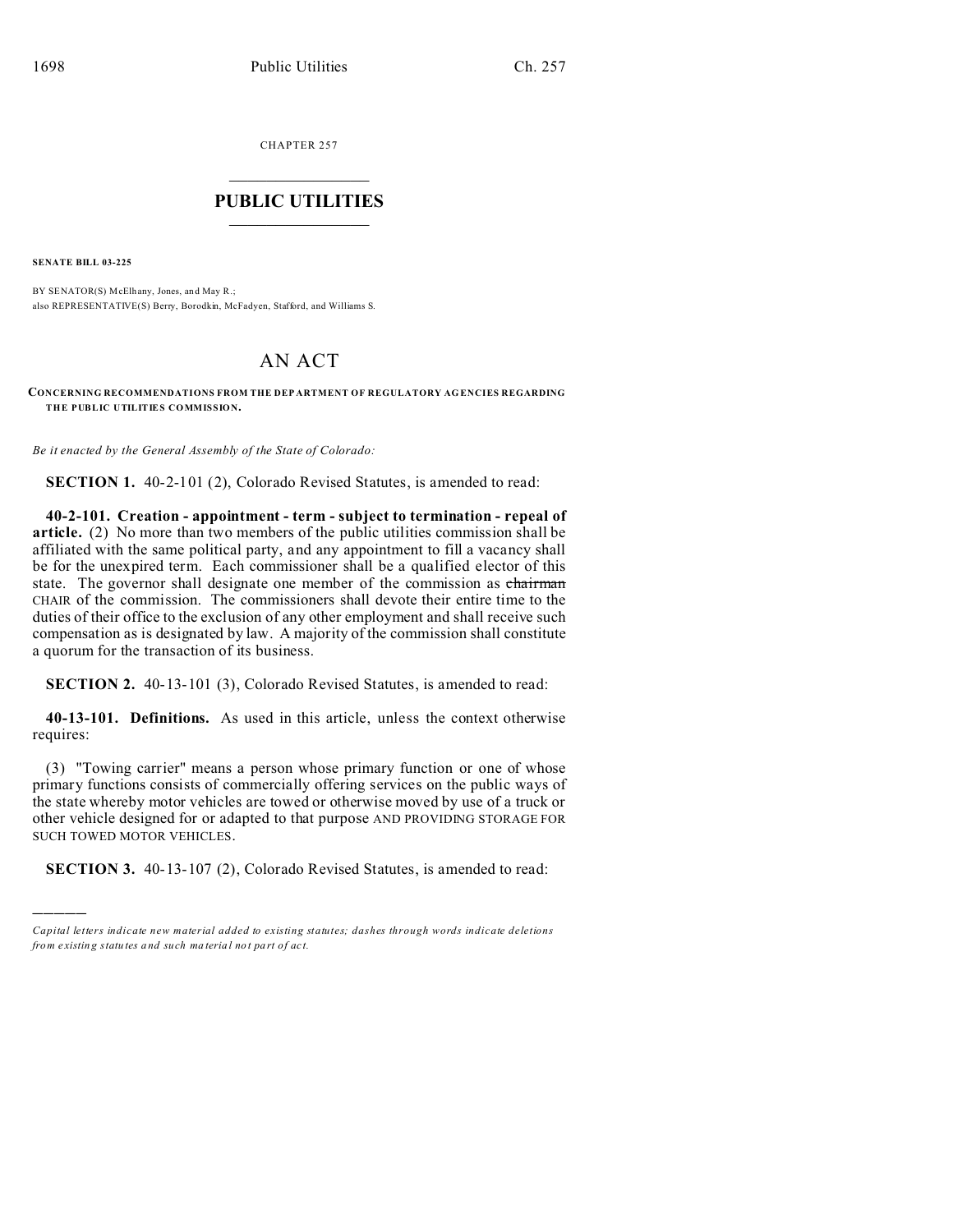**40-13-107. Commission to make rules and prescribe rates.** (2) The commission may prescribe minimum and maximum rates and charges to be collected by NONCONSENSUAL towing carriers for the towing of motor vehicles for compensation and for the storage of such vehicles. Excluded from the application of this subsection (2) shall be any Colorado state licensed motor club or any towing carrier who has contracted with any motor club licensed by the state of Colorado for the performance of towing services for the members of such motor club. Such exclusion shall be limited to towing services rendered under such contract or by such motor club. IN SETTING THE RATES AND CHARGES PURSUANT TO THIS SUBSECTION (2), THE COMMISSION MAY REQUIRE NONCONSENSUAL TOWING CARRIERS TO SUBMIT FINANCIAL STATEMENTS OR OTHER FINANCIAL INFORMATION TO DETERMINE THE COSTS ASSOCIATED WITH THE PERFORMANCE OF NONCONSENSUAL TOWING.

**SECTION 4.** 40-13-104 (1), Colorado Revised Statutes, is amended to read:

**40-13-104. Requirements for issuance of permit.** (1) Application for a permit under this article shall be made to the commission in such form and with such information, including rates and charges, as the commission may require, accompanied by a fee of ten ONE HUNDRED FIFTY dollars and by satisfactory evidence of insurance or bond as required by section 40-13-105.

**SECTION 5.** 40-2-115 (1), (1.5), and (2) (a), Colorado Revised Statutes, are amended to read:

**40-2-115. Cooperation with other states and with the United States.** (1) The commission is authorized to confer with or hold joint hearings with the authorities of any state or any agency of the United States in connection with any matter arising in proceedings under this title, under the laws of any state, or under the laws of the United States; to avail itself of the cooperation, services, records, and facilities of authorities of this state, any other state, or any agency of the United States as may be practicable in the enforcement or administration of the provisions of this title; and to enter into cooperative agreements with the various states and with any agency of the United States to enforce the economic and safety laws and regulations RULES of this state and of the United States. The commission is authorized to provide for the exchange of information concerning the enforcement of the economic and safety laws and regulations RULES of this state, of any other state, and of the United States relating to public utilities or to safety of transportation of gas by any person including a municipality; and, in particular, the commission may enforce the regulations RULES of the United States department of transportation concerning pipeline safety drug testing promulgated under the federal "Natural Gas Pipeline Safety Act", 49 U.S.C. secs.  $60101$  to  $60125$  SEC.  $60101$  ET SEQ., and may adopt such regulations RULES as are necessary and proper to comply with federal requirements under said act.

(1.5) The commission is authorized to adopt such rules as may be necessary to enforce and administer, in cooperation with the United States department of transportation, the provisions of the "Natural Gas Pipeline Safety Act", 49 U.S.C. secs. 60101 to 60125 SEC. 60101 ET SEQ., for the purpose of gas pipeline safety. Such rules shall apply to all public utilities and all municipal or quasi-municipal corporations transporting natural gas or providing natural gas service, all operators of master meter systems, as defined in 49 CFR 191.3, and all operators of pipelines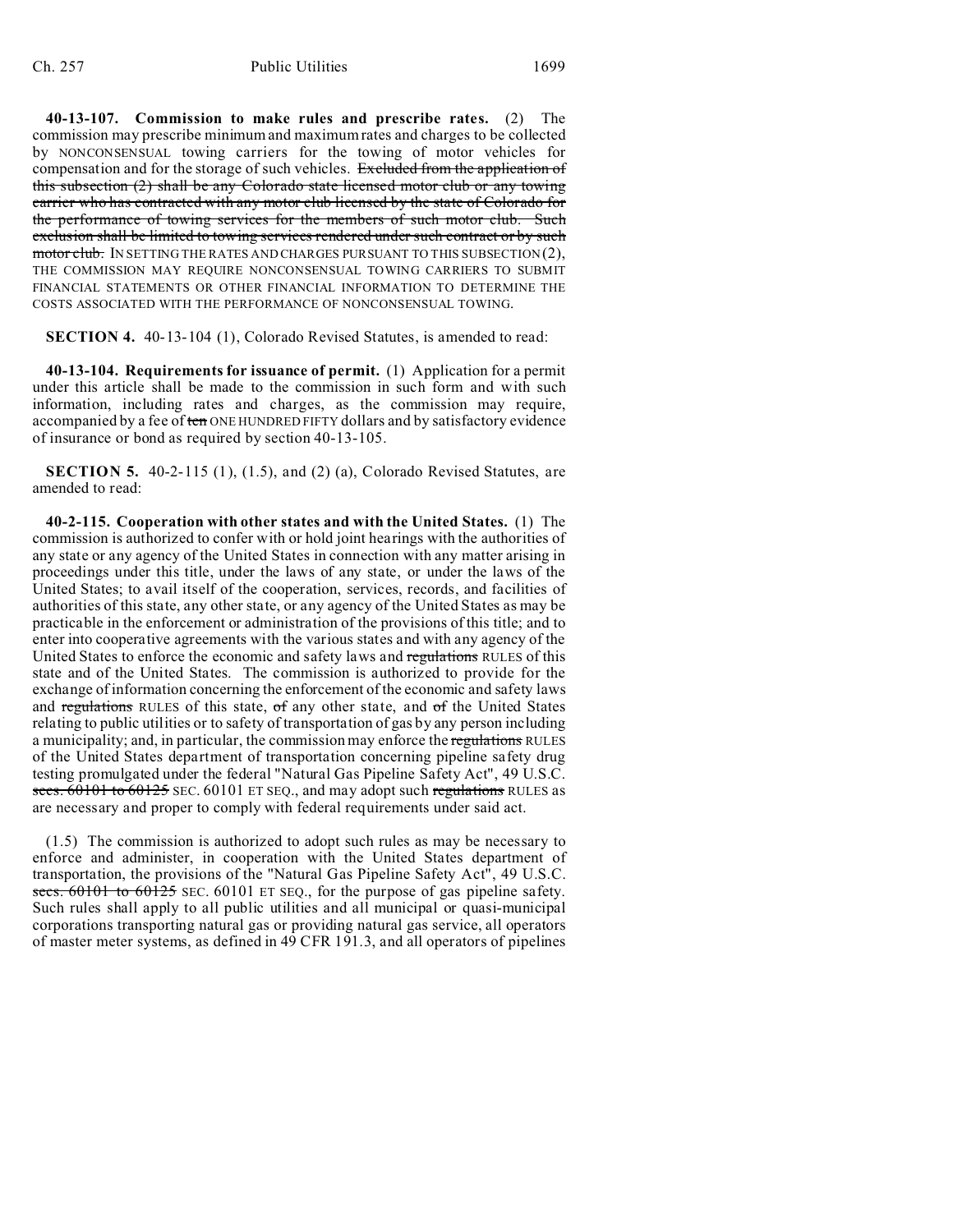providing natural gas directly to the ultimate consumer for the purpose of manufacturing goods or generating power TRANSPORTING GAS IN INTRASTATE COMMERCE.

(2) As used in this section:

(a) "Transportation of gas" means the gathering, transmission, or distribution of gas by pipeline or its storage except that it does not include the gathering of gas in those rural locations which lie outside the limits of any incorporated or unincorporated city, town, village, or any other designated residential or commercial area such as a subdivision, a business or shopping center, a community development, or any similar populated area AS DEFINED IN 49 CFR 192.3.

**SECTION 6.** 40-7-117 (1), Colorado Revised Statutes, is amended to read:

**40-7-117. Gas pipeline safety rules - civil penalty for violations - compromise - other remedies.** (1) Any person violating any rule adopted or order issued by the commission pursuant to the authority granted in section 40-2-115 (1.5) shall be subject to a civil penalty not to exceed ten ONE HUNDRED thousand dollars per violation; except that, in the case of a group or series of related violations, the aggregate amount of such penalties shall not exceed five hundred thousand ONE MILLION dollars. Each day of a continuing violation shall constitute a separate violation.

**SECTION 7.** Part 5 of article 15 of title 40, Colorado Revised Statutes, is amended BY THE ADDITION OF A NEW SECTION to read:

**40-15-503.5. Financial assurance.** (1) THE COMMISSION MAY REQUIRE REGULATED TELECOMMUNICATIONS SERVICE PROVIDERS TO POST ABOND OR PROVIDE OTHER SECURITY AS A CONDITION OF OBTAINING A CERTIFICATE, REGISTRATION, OR OPERATING AUTHORITY, WHICHEVER INSTRUMENT OR INSTRUMENTS APPLY. IN SETTING THE AMOUNT OF THE BOND OR SECURITY, THE COMMISSION MAY CONSIDER THE FOLLOWING CRITERIA:

(a) THE FINANCIAL VIABILITY OF THE SERVICE PROVIDER, AS EVIDENCED BY ITS AUDITED FINANCIAL STATEMENTS AND ITS GENERAL CREDIT HISTORY;

(b) THE TOTAL AMOUNT OF DEPOSITS MADE BY CUSTOMERS TO THE PROVIDER TO OBTAIN SERVICE AND THE AGGREGATE AMOUNT OF PREPAYMENTS MADE BY CUSTOMERS FOR MONTHLY REGULATED SERVICE; AND

(c) THE HISTORY OF THE PROVIDER'S STATUTORY PAYMENT OBLIGATIONS, INCLUDING THOSE TO THE COLORADO HIGH-COST SUPPORT MECHANISM, THE COLORADO TELEPHONE LOW INCOME ASSISTANCE PROGRAM, THE COLORADO TELEPHONE RELAY SYSTEM, AND THE COLORADO FIXED UTILITY FUND.

(2) THE COMMISSION MAY PROMULGATE RULES TO IMPLEMENT THIS SECTION AND MAY IMPOSE ADDITIONAL CRITERIA CONSISTENT WITH THIS SECTION.

**SECTION 8. Repeal.** 43-4-201 (2) and (3) (a) (II) (H), Colorado Revised Statutes, are repealed as follows: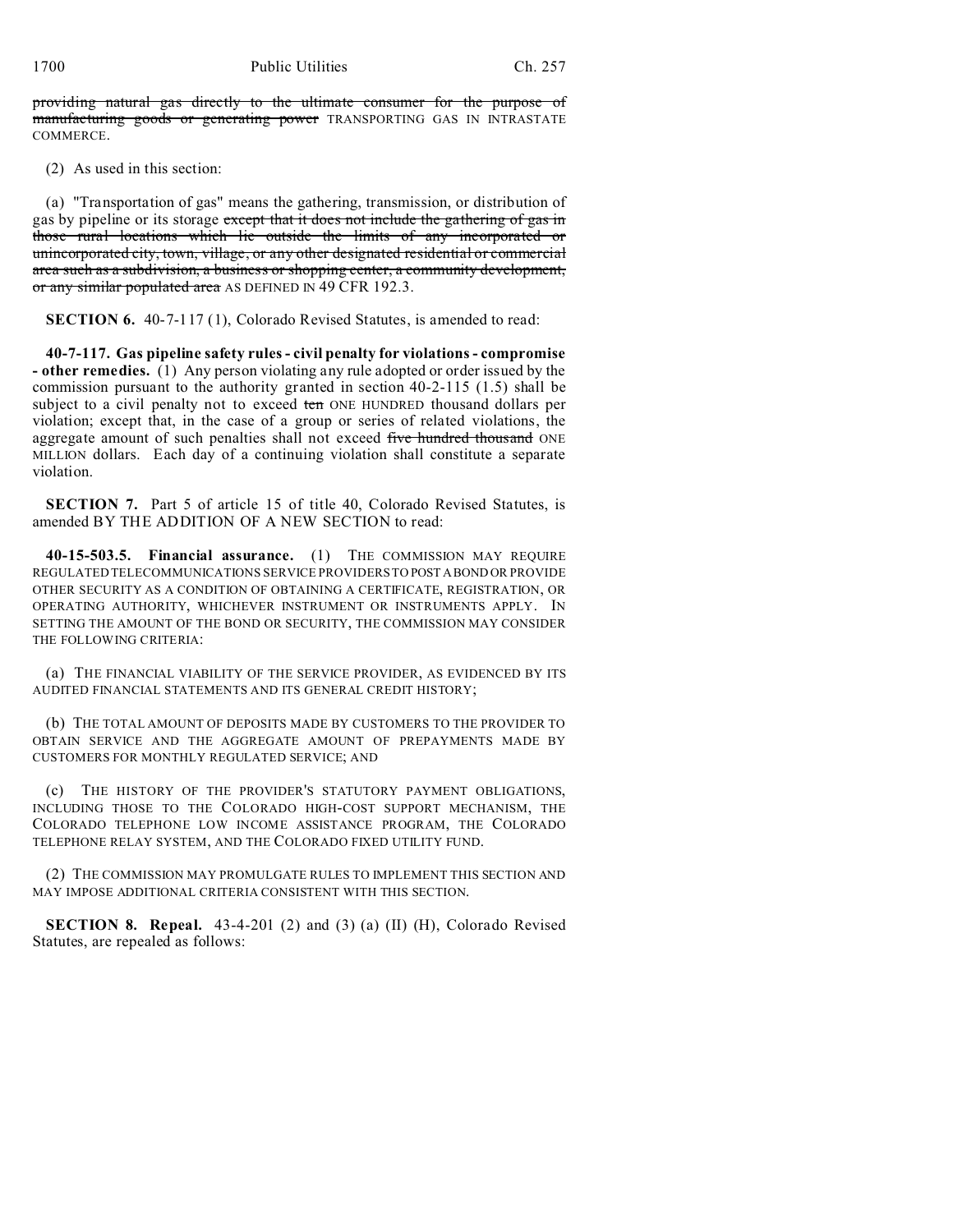**43-4-201. Funds created - repeal.** (2) The highway crossing protection fund is hereby created in the state treasurer's office, out of the highway users tax fund as provided in section 43-4-205 (2), in order to promote the public safety and to provide for the payment of the costs of installing, reconstructing, and improving automatic and other safety appliance signals or devices at crossings at grade of public highways or roads over the tracks of any railroad or street railway corporation in the state. None of the moneys in the highway crossing protection fund shall be used to pay any part of the cost of the installation, reconstruction, or improvement of any such signals or devices at any crossing when any part of such cost will be paid from funds available under any federal or federal-aid highway act.

(3) (a) (II) The general assembly shall not make any annual appropriation or statutory distribution from the highway users tax fund except as follows:

(H) To the highway crossing protection fund;

**SECTION 9. Repeal.** 43-4-205 (2), Colorado Revised Statutes, is repealed as follows:

**43-4-205. Allocation of fund.** (2) Out of the highway users tax fund, subject to annual appropriation by the general assembly, there shall first be paid and credited to the highway crossing protection fund the sum of twenty thousand dollars each month; but, whenever, after deducting all amounts which have theretofore been approved or ordered by the public utilities commission to be paid from said fund, subject to annual appropriation by the general assembly, for the installation of automatic and other safety appliance signals and devices at railroad grade crossings, there is a balance in said fund, not so approved or ordered to be paid, of at least two hundred forty thousand dollars, no further moneys shall be paid or credited to said fund from the highway users tax fund until the balance in said fund, after making the same deduction, is less than two hundred forty thousand dollars. Notwithstanding the provisions of section 24-36-114 (1), C.R.S., any interest earned on the deposit and investment of moneys in the highway crossing protection fund shall remain in the fund and may not be credited or transferred to the general fund of the state.

**SECTION 10.** Article 29 of title 40, Colorado Revised Statutes, is amended BY THE ADDITION OF A NEW SECTION to read:

**40-29-116. Highway crossing protection fund created - annual appropriation.** (1) THE HIGHWAY CROSSING PROTECTION FUND IS HEREBY CREATED IN THE STATE TREASURER'S OFFICE, IN ORDER TO PROMOTE THE PUBLIC SAFETY AND TO PROVIDE FOR THE PAYMENT OF THE COSTS OF INSTALLING, RECONSTRUCTING, AND IMPROVING AUTOMATIC AND OTHER SAFETY APPLIANCE SIGNALS OR DEVICES AT CROSSINGS AT GRADE OF PUBLIC HIGHWAYS OR ROADS OVER THE TRACKS OF ANY RAILROAD OR STREET RAILWAY CORPORATION IN THIS STATE. NONE OF THE MONEYS IN THE HIGHWAY CROSSING PROTECTION FUND SHALL BE USED TO PAY ANY PART OF THE COST OF THE INSTALLATION, RECONSTRUCTION, OR IMPROVEMENT OF ANY SUCH SIGNALS OR DEVICES AT ANY CROSSING WHEN ANY PART OF SUCH COST WILL BE PAID FROM MONEYS AVAILABLE UNDER ANY FEDERAL OR FEDERAL-AID HIGHWAY ACT.

(2) SUBJECT TO ANNUAL APPROPRIATION BY THE GENERAL ASSEMBLY, THE SUM OF TWO HUNDRED FORTY THOUSAND DOLLARS SHALL BE PAID FROM THE GENERAL FUND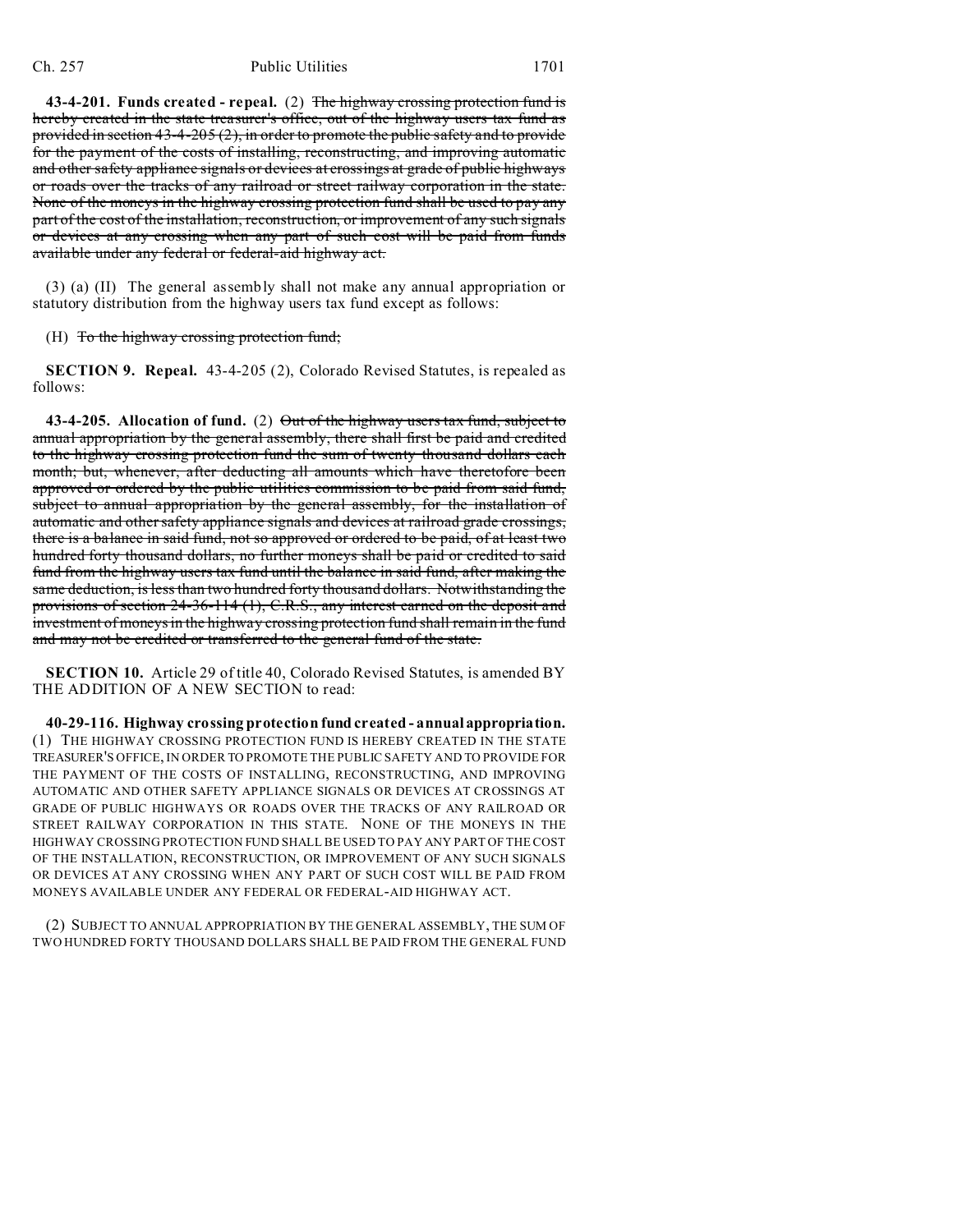1702 Public Utilities Ch. 257

AND CREDITED TO THE HIGHWAY CROSSING PROTECTION FUND. NOTWITHSTANDING THE PROVISIONS OF SECTION 24-36-114 (1), C.R.S., ANY INTEREST EARNED ON THE DEPOSIT AND INVESTMENT OF MONEYS IN THE HIGHWAY CROSSING PROTECTION FUND SHALL REMAIN IN THE FUND AND SHALL NOT BE CREDITED OR TRANSFERRED TO THE GENERAL FUND OR ANY OTHER FUND. SUCH EARNED INTEREST MONEYS ARE HEREBY CONTINUOUSLY APPROPRIATED TO THE PUBLIC UTILITIES COMMISSION FOR USE FOR THE PURPOSES OF THE HIGHWAY CROSSING PROTECTION FUND.

**SECTION 11.** 40-4-106 (2) (b), Colorado Revised Statutes, is amended to read:

**40-4-106. Rules for public safety - crossings - allocation of expenses.** (2) (b) Whenever the commission orders in any proceeding before it, regardless of by whom or how such proceeding was commenced, that automatic or other safety appliance signals or devices be installed, reconstructed, or improved and operated at any crossing at grade of any public highway or road over the tracks of any railroad corporation, the commission shall also determine and order, after notice and hearing, how the cost of installing, reconstructing, or improving such signals or devices shall be divided between and paid by the interested railroad corporation whose tracks are located at such crossing on the one hand and the highway operations and maintenance division and the interested city, city and county, town, county, or other political subdivision of the state on the other hand. In determining how much of the cost shall be paid by the railroad corporation, consideration shall be given to the benefit, if any, which THAT will accrue from such signals or devices to the railroad corporation, but in every case the part to be paid by the railroad corporation shall be not less than twenty percent of the total cost of such signals or devices at any crossing, and such orders shall provide that every such signal or device so installed shall be maintained by such railroad corporation for the life of the crossing to be so protected. In order to compensate for the use of such crossings by the public generally, the commission shall also order that such part of the cost of installing, reconstructing, or improving such signals or devices as will not be paid by the railroad corporation be divided between the state highway crossing protection fund and the city, town, city and county, county, or other political subdivision in which the crossing is located, and the commission shall fix in each case the amount to be paid from the state highway crossing protection fund and the amount to be paid by the city, town, city and county, county, or other political subdivision. Any order of the commission under this section for the payment of any part of any such costs from the state highway crossing protection fund shall be authority for the state treasurer to pay out of said fund to the person, firm, or corporation entitled thereto under the commission's order the amount so determined to be paid from said fund. The requirement of notice and hearing in this section is deemed to have been complied with by the commission's giving notice of and holding a hearing upon the question of whether any such signals or devices are required at any crossing; but in such cases the notice shall state that the question of how the costs will be borne and paid will be considered at and determined as a result of the hearing for which the notice is given. This paragraph (b) shall not apply to any grade crossing when all or any part of the cost of the installation, reconstruction, or improvement of such signals or devices at the crossing will be paid from funds available under any federal or federal-aid highway act.

**SECTION 12.** The introductory portion to 43-4-206 (1), Colorado Revised Statutes, is amended to read: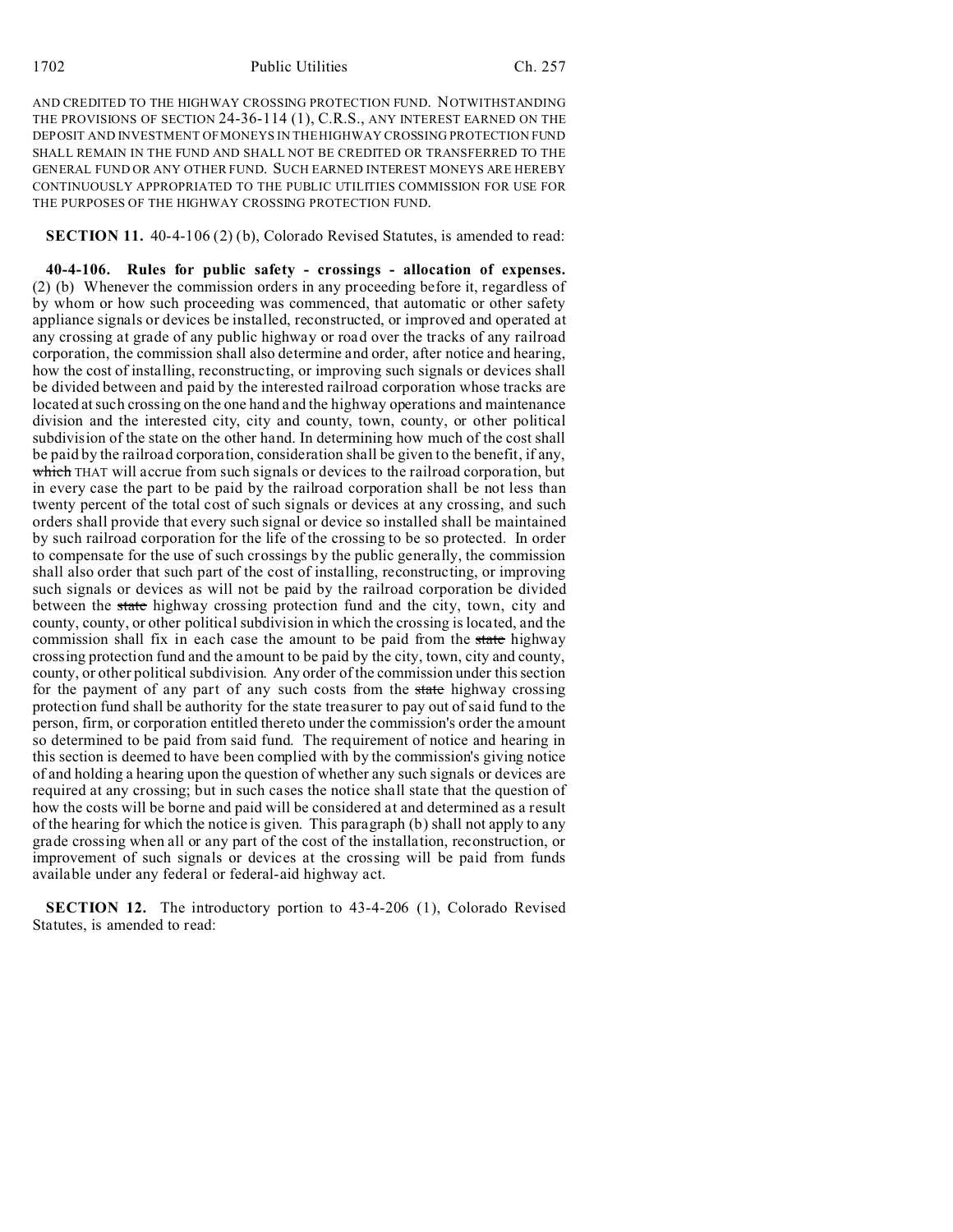**43-4-206. State allocation.** (1) Except as otherwise provided in subsection (2) of this section, after the payments to the highway crossing protection fund required by law have been made and after paying the costs of the Colorado state patrol and such other costs of the department, exclusive of highway construction, highway improvements, or highway maintenance, as are appropriated by the general assembly, sixty-five percent of the balance of the highway users tax fund shall be paid to the state highway fund and shall be expended for the following purposes:

**SECTION 13.** 43-4-207 (1), Colorado Revised Statutes, is amended to read:

**43-4-207. County allocation.** (1) After the payments required by law have been made to the highway crossing protection fund and after paying the costs of the Colorado state patrol and such other costs of the department, exclusive of highway construction, highway improvements, or highway maintenance, as are appropriated by the general assembly, twenty-six percent of the balance of the highway users tax fund shall be paid to the county treasurers of the respective counties, subject to annual appropriation by the general assembly, and shall be allocated and expended as provided in this section. The moneys thus received shall be allocated to the counties as provided by law and shall be expended by said counties only on the construction, engineering, reconstruction, maintenance, repair, equipment, improvement, and administration of the county highway systems and any other public highways, including any state highways, together with acquisition of rights-of-way and access rights for the same and for no other purpose. The amount to be expended for administrative purposes shall not exceed five percent of each county's share of the funds available.

**SECTION 14.** 43-4-208 (1), Colorado Revised Statutes, is amended to read:

**43-4-208. Municipal allocation.** (1) After the payments required by law have been made to the highway crossing protection fund and after paying the costs of the Colorado state patrol and such other costs of the department, exclusive of highway construction, highway improvements, or highway maintenance, as are appropriated by the general assembly, and making allocation as provided by sections 43-4-206 and 43-4-207, the remaining nine percent of the highway users tax fund shall be paid to the cities and incorporated towns within the limits of the respective counties, subject to annual appropriation by the general assembly, and shall be allocated and expended as provided in this section. Each city treasurer shall account for the moneys thus received as provided in this part 2. Such moneys so allocated shall be expended by said cities and incorporated towns for the construction, engineering, reconstruction, maintenance, repair, equipment, improvement, and administration of the system of streets of such city or incorporated town or of any public highways located within such city or incorporated town, including any state highways, together with the acquisition of rights-of-way and access rights for the same, and for no other purpose. The amount to be expended for administrative purposes shall not exceed five percent of each city's share of the funds available.

**SECTION 15.** The introductory portion to 40-7-113 (1) and 40-7-113 (1) (a), (1) (b), (1) (c), (1) (d), (1) (f), and (1) (g), Colorado Revised Statutes, are amended to read:

**40-7-113. Civil penalties - fines.** (1) In addition to any other penalty otherwise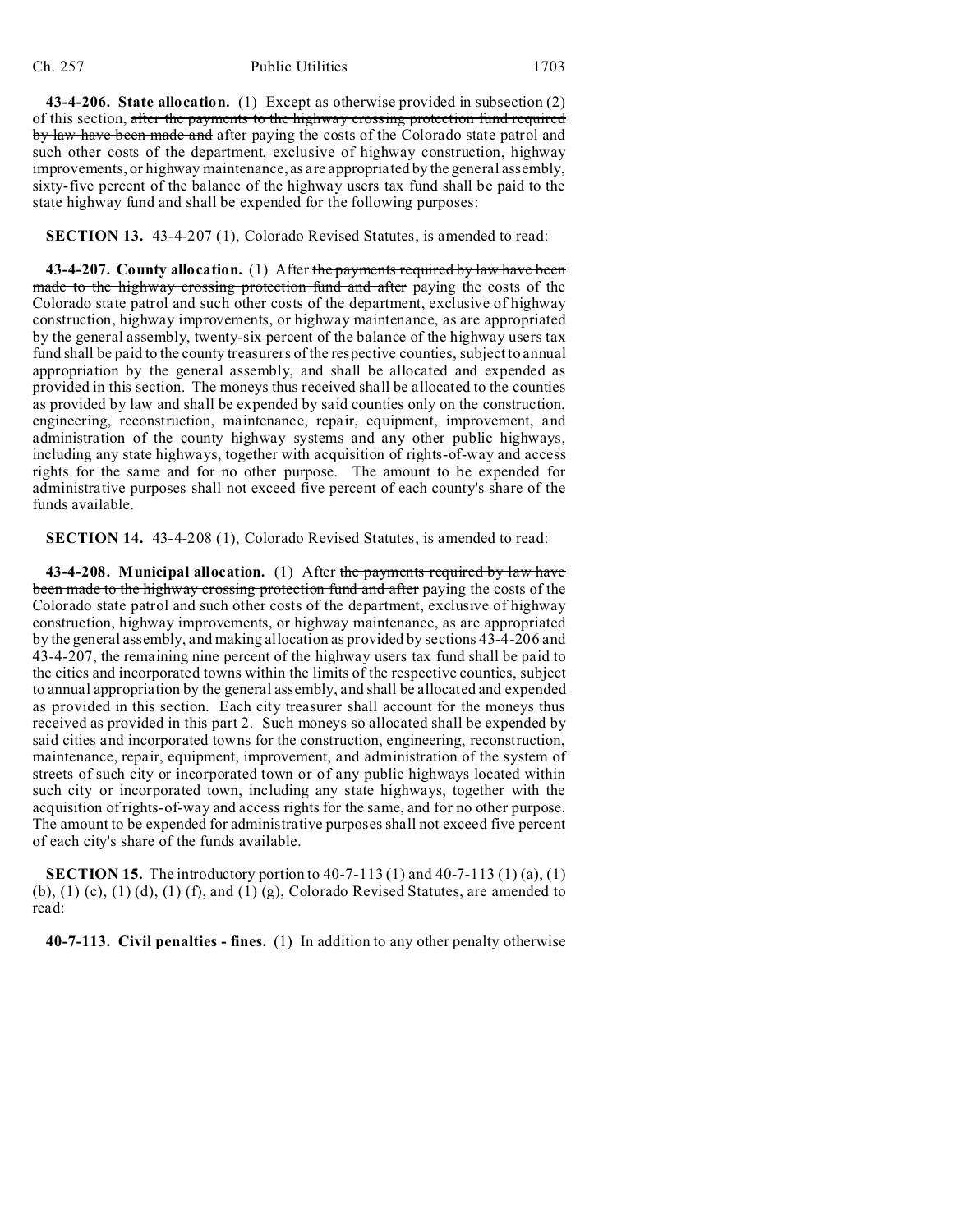1704 Public Utilities Ch. 257

authorized by law and except as otherwise provided in subsections (3) and (4) of this section, any person who violates any provision of article 10, 11, 13, or 16 of this title or any rule or regulation promulgated by the commission pursuant to such articles, which provision or rule or regulation is applicable to such person, may be subject to fines as specified in the following paragraphs:

(a) Any person who fails to carry the insurance required by law may be assessed a civil penalty of not more than four hundred ELEVEN THOUSAND dollars.

(b) Any person who operates a motor vehicle for hire as a common carrier without first having obtained a certificate of public convenience and necessity from the commission as required by section 40-10-104 may be assessed a civil penalty of not more than four ONE THOUSAND ONE hundred dollars.

(c) Any person who operates a motor vehicle for hire as a contract carrier without first having obtained a permit from the commission as required by section 40-11-103 may be assessed a civil penalty of not more than four ONE THOUSAND ONE hundred dollars.

(d) Any person who operates a motor vehicle for hire as a towing carrier without first having obtained a permit from the commission as required by section 40-13-103 may be assessed a civil penalty of not more than four ONE THOUSAND ONE hundred dollars.

(f) Any person who operates a charter or scenic bus as defined in section 40-16-101 (1.3), A CHILDREN'S ACTIVITY BUS AS DEFINED IN SECTION 40-16-101 (1.5), a property carrier by motor vehicle as defined in section 40-16-101 (6.5), a luxury limousine as defined in section 40-16-101 (3), or an off-road scenic charter as defined in section 40-16-101 (5) without having first registered with the commission as required by section 40-16-103 may be assessed a civil penalty of not more than four ONE THOUSAND ONE hundred dollars.

(g) Any person who operates a motor vehicle as defined in section 40-10-101 (3) or 40-11-101 (4) who intentionally violates any provision of articles 10, 11, 13, and 16 of this title not enumerated in paragraphs (a) to (f) of this subsection (1), any rule or regulation promulgated by the commission pursuant to this title, or any safety rule adopted by the department of public safety relating to towing carriers may be assessed a civil penalty of not more than four ONE THOUSAND ONE hundred dollars. ANY PERSON WHO VIOLATES ANY SAFETY RULE PROMULGATED BY THE COMMISSION SHALL BE SUBJECT TO THE CIVIL PENALTIES AUTHORIZED PURSUANT TO 49 CFR 386, SUBPART G, AS SUCH SUBPART EXISTED ON OCTOBER 1, 2001.

**SECTION 16.** 24-1-122 (2) (a), Colorado Revised Statutes, is amended to read:

**24-1-122. Department of regulatory agencies - creation.** (2) (a) The public utilities commission, created by article 2 of title 40, C.R.S. Its powers, duties, and functions are transferred by a **type 1** transfer to the department of regulatory agencies as a division thereof. The executive secretary DIRECTOR of the commission shall serve as the division director.

**SECTION 17.** 40-5-106, Colorado Revised Statutes, is amended to read: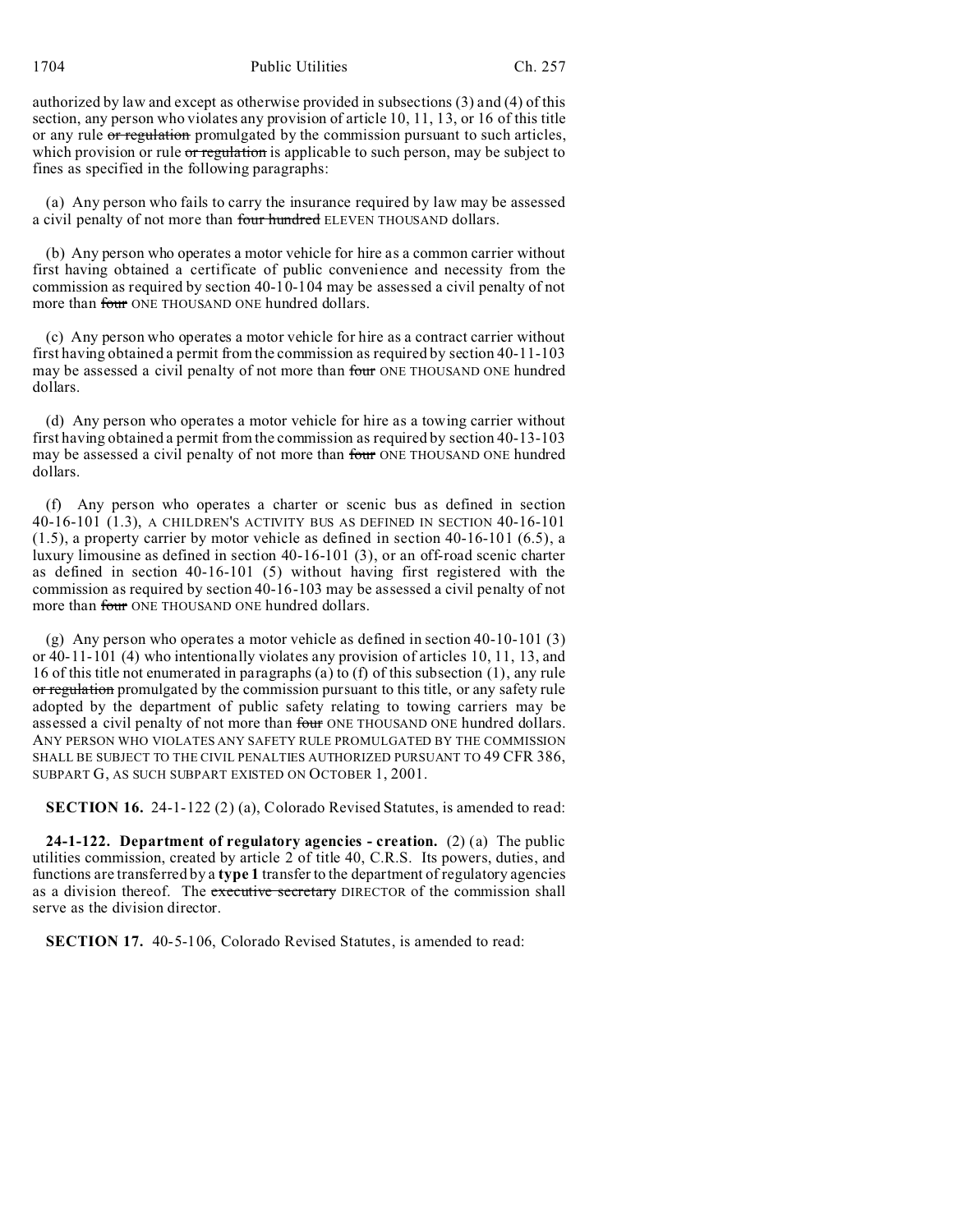## Ch. 257 Public Utilities 1705

**40-5-106. Designation for service of process.** (1) It is the duty of every public utility operating in, through, or into the state of Colorado to file with the commission a designation in writing, under oath, of the name and post office address of a person upon whom service of notices or orders in proceedings pending before the commission may be made. Such designation may from time to time be changed by like writing similarly filed. In default of such designation, service of any notice or order may be made by posting such order or notice in the office of the secretary DIRECTOR of the commission and by mailing a copy of such notice or order to such public utility by certified mail, return receipt requested, at its last-known address.

(2) Every public utility operating in, through, or into the state of Colorado shall also file with the secretary DIRECTOR of the commission a designation in writing, under oath, of the name and post office address of a person in the state of Colorado upon whom process issued by or under the authority of any court or board having jurisdiction of the subject matter may be served in any judicial or other proceeding brought against such public utility in this state. Such designation may from time to time be changed by like writing similarly filed. In default of such designation, service may be made upon any agent, representative, or employee of such public utility found within the state. Nothing in this article shall apply to railroad corporations.

**SECTION 18.** 40-6-101 (3), Colorado Revised Statutes, is amended to read:

**40-6-101. Proceedings - delegation of duties - rules.** (3) An individual commissioner or an administrative law judge has authority to hear and determine, order, certify, report, or otherwise act as to any work, business, or functions assigned or referred to him SUCH OFFICER under the provisions of this title and, with respect thereto, has all the jurisdiction and powers conferred by law upon the commission and is subject to the same duties and obligations. The secretary and seal of the commission shall be the secretary and seal of an individual commissioner or administrative law judge. Except as otherwise provided in this title, any order, decision, or requirement of an individual commissioner or an administrative law judge with respect to any matter assigned or referred to him SUCH OFFICER under subsection (2) of this section has the same force and effect and may be made and evidenced in the same manner as if made or taken by the commission.

**SECTION 19.** 40-6-102 (1), Colorado Revised Statutes, is amended to read:

**40-6-102. Service - fees - depositions - examination of witnesses.** (1) The commission, each commissioner, an administrative law judge with respect to matters referred to him SUCH JUDGE, and the secretary DIRECTOR of the commission have power to issue notices, orders to satisfy or answer, summonses, subpoenas, and commissions to take the deposition of any witness whose testimony is required in any proceeding pending before the commission in like manner and to the same extent as courts of record. The process issued by the commission, any commissioner, an administrative law judge, or the secretary DIRECTOR of the commission shall extend to all parts of the state and beyond the boundaries thereof as may be provided by law or the Colorado rules of civil procedure and may be served by any person authorized to serve process of courts of record, by any person designated for that purpose by the commission or a commissioner, or by first-class mail, postage prepaid, as provided in section 40-6-108. The person executing any such process shall receive such compensation as may be allowed by the commission, not to exceed the fees now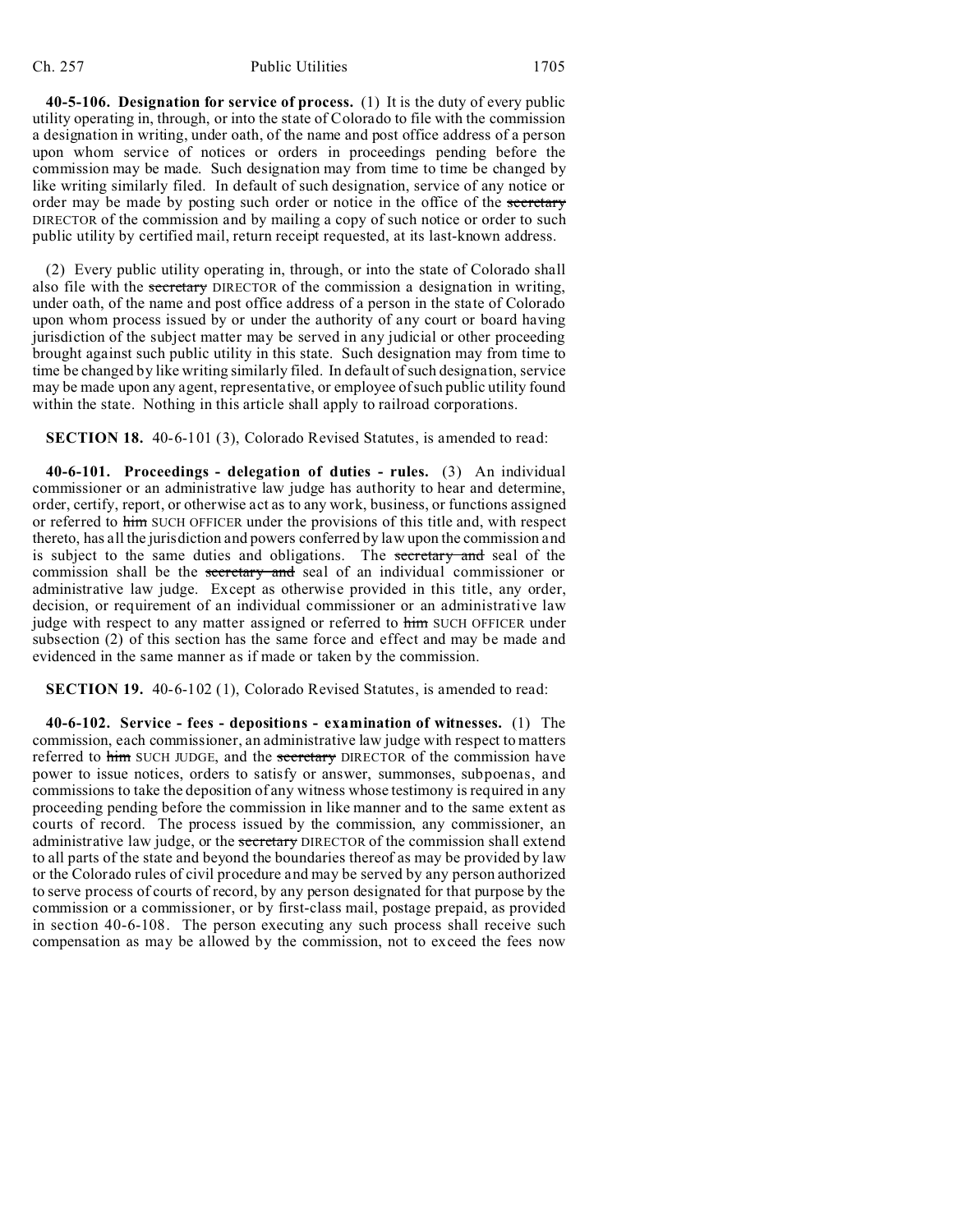prescribed by law for similar services, and such fees shall be paid in the same manner as provided for payment of the fees of witnesses.

**SECTION 20.** 40-6-103, Colorado Revised Statutes, is amended to read:

**40-6-103. Administration of oaths - compulsion of testimony - fees.** (1) The commission, each commissioner, the secretary DIRECTOR, and any administrative law judge as to matters referred to him SUCH JUDGE have power to administer oaths, certify to all official acts, and issue subpoenas for the attendance of witnesses and the production of records, documents, and testimony in any inquiry, investigation, hearing, or proceeding in any part of the state. No subpoena shall be issued except upon good cause shown. Good cause shown shall consist of an affidavit stating with specificity the testimony, records, or documents sought and the relevance of such testimony, records, or documents to the proceedings of the commission. Each witness who appears by order of the commission, a commissioner, the secretary DIRECTOR, or any administrative law judge shall receive for his THE WITNESS' attendance the same fees and mileage allowed by law to a witness in civil cases, which amount shall be paid by the party at whose request such witness is subpoenaed. When any witness who has not been required to attend at the request of any party is subpoenaed, his THE WITNESS' fees and mileage shall be paid from the funds appropriated for the use of the commission in the same manner as other expenses of the commission are paid. Any witness subpoenaed except one whose fees and mileage may be paid from the funds of the commission, at the time of service, may demand the fees to which he THE WITNESS is entitled for travel to and from the place at which he THE WITNESS is required to appear, and one day's attendance. If such witness demands such fees at the time of service, and they are not at that time paid or tendered, he THE WITNESS shall not be required to attend, as directed in the subpoena. All fees and mileage to which any witness is entitled under the provisions of this section may be collected by action therefor instituted by the person to whom such fees are payable. No witness furnished with free transportation shall receive mileage for the distance he THE WITNESS may have traveled on such free transportation.

(2) The district court in and for the county or city and county in which any inquiry, investigation, hearing, or proceeding may be held by the commission, or any individual commissioner or administrative law judge, has the power to compel the attendance of witnesses, the giving of testimony, and the production of records or documents as required by any subpoenas issued by the commission, or any individual commissioner, the secretary DIRECTOR, or any administrative law judge. The commission, individual commissioner, or an administrative law judge before whom the testimony is to be given or produced, in case of the failure or refusal of any witness to attend or testify or produce any records or documents required by such subpoena, may report to the district court in and for the county or city and county in which the proceeding is pending, by petition, setting forth that due notice has been given of the time and place of attendance of said witness or the production of said records or documents, that the witness has been subpoenaed in the manner prescribed in this title, and that the witness has failed or refused to attend or produce the records or documents required by the subpoena or has failed or refused to answer questions propounded to him THE WITNESS in the course of such proceeding; and said THE commission, individual commissioner, or an administrative law judge may ask for an order of the court compelling the witness to attend and testify or produce or cause to be produced documentary evidence. No person so testifying shall be exempt from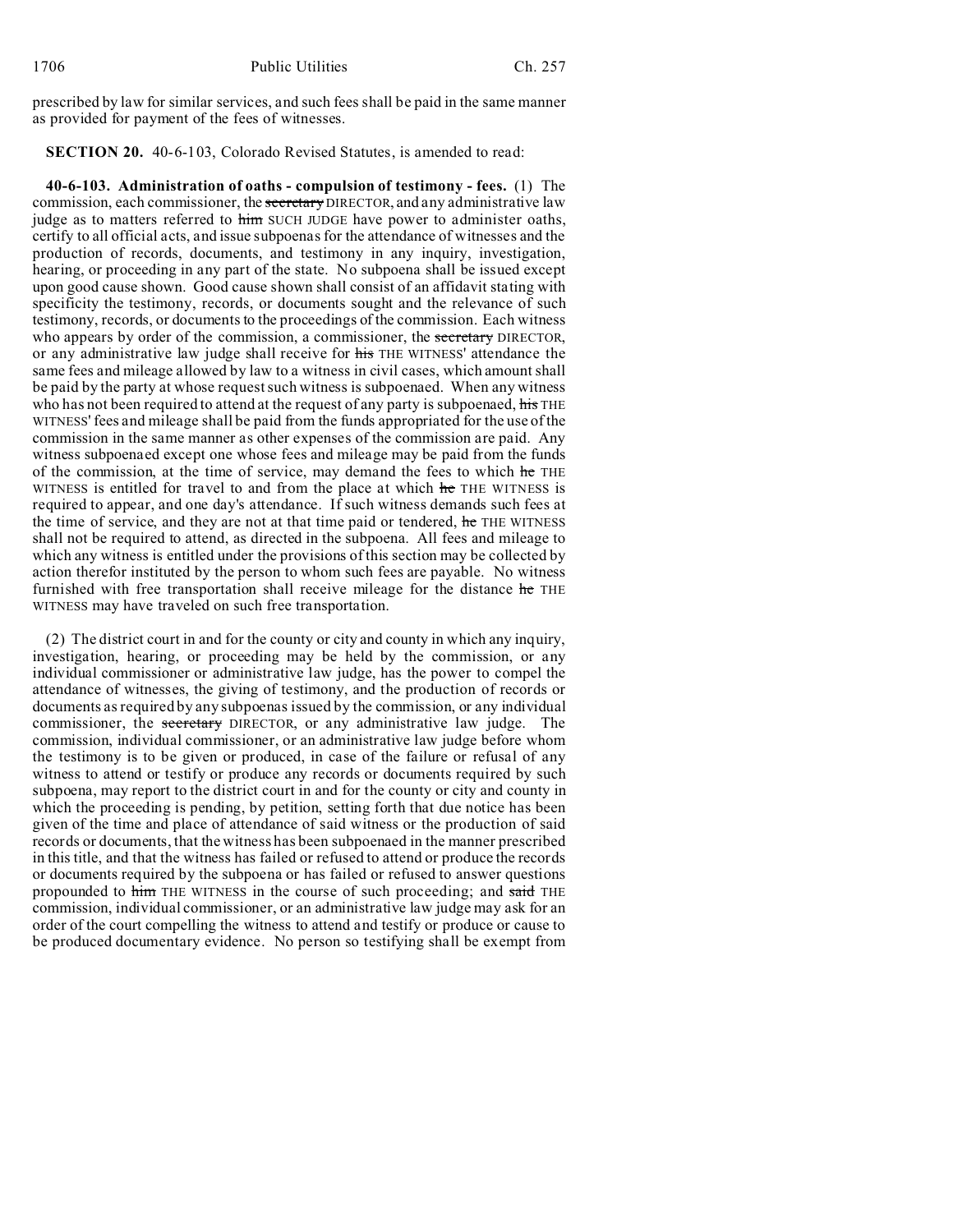prosecution or punishment for any perjury in the first degree committed by him SUCH PERSON in this testimony. Nothing in this section shall be construed as in any manner giving to any public utility immunity of any kind.

**SECTION 21.** 40-6-104, Colorado Revised Statutes, is amended to read:

**40-6-104. Certified copies - evidence - orders.** (1) Copies of all official documents, commission decisions, and orders on file with the commission, or documents filed or deposited according to law in the office of the commission, certified by a commissioner or by the secretary DIRECTOR under the official seal of the commission to be true copies of the originals, shall be evidence in like manner as the originals and shall be treated and recognized as such by all courts of the state of Colorado.

(2) Any order, decision, authorization, certificate, or entry, or a copy thereof, certified by a commissioner or by the secretary DIRECTOR under the official seal of the commission to be a true copy of the original order, decision, authorization, certificate, or entry, may be filed for record in the office of the county clerk and recorder of any county or city and county in which is located the principal place of business of any public utility affected thereby or in which is situated any property of any such public utility, and such record shall impart notice of its provisions to all persons. A certificate under the seal of the commission that any such order, decision, authorization, or certificate has not been modified, stayed, suspended, or revoked may also be recorded in the same offices in the same manner and with like effect.

**SECTION 22.** 40-6-108 (3), Colorado Revised Statutes, is amended to read:

**40-6-108. Complaints - service - notice of hearing.** (3) Service in all applications, petitions, complaints, hearings, investigations, and other proceedings pending before the commission may be made upon any person upon whom a summons may be served in accordance with the provisions of the Colorado rules of civil procedure, or may be made personally or by first-class mail. In all cases wherein service is obtained by mail by the commission, the certificate of the secretary DIRECTOR of the commission of such mailing shall be prima facie evidence that service has been obtained, and the time fixed in any order or notice shall commence to run from the date of mailing as shown in such certificate. The mailing of any notice or other paper by any other party to a proceeding shall be evidenced by the certificate of the person mailing such notice or other paper, and the time fixed in any such notice or other paper shall commence to run from the date of mailing as shown in such certificate.

**SECTION 23.** 40-9.5-104 (1) (d), Colorado Revised Statutes, is amended to read:

**40-9.5-104. Procedure for exemption - election.** (1) (d) The results of the election held pursuant to this subsection (1) shall be certified by the secretary of the board of directors of the cooperative electric association no later than sixty days after the ballots are mailed to the members and consumers, and said secretary shall file the results with the secretary DIRECTOR of the public utilities commission.